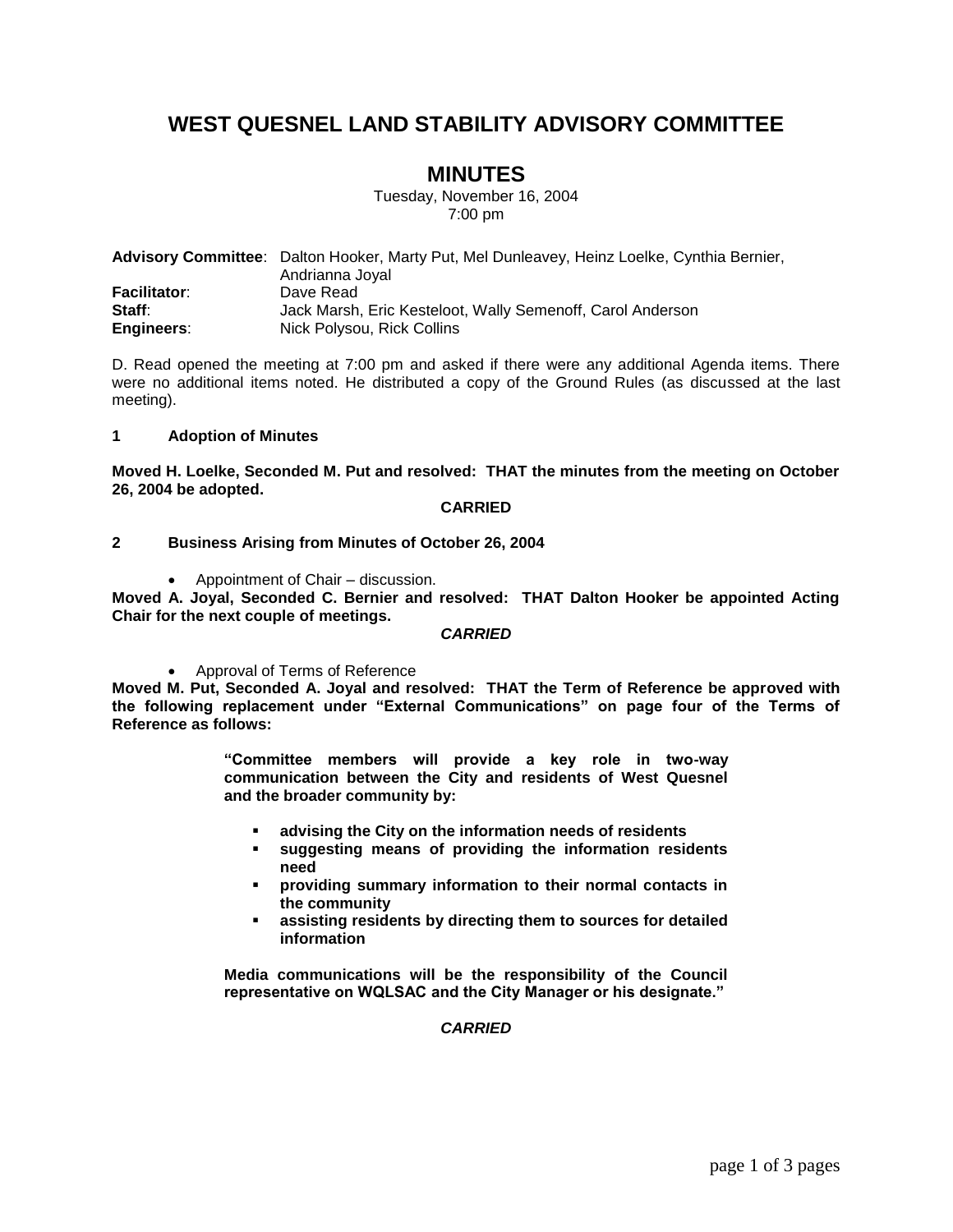• Public Meeting – to be held at Voyageur Elementary School on Wednesday, December 8, 2004 – agenda as follows:

## Open House/Panels from 5:00 – 7:00 pm

# Public Meeting begins at 7:00 pm (with presentations from engineers) (no open mic)

Open House/Panels continues after Public Meeting until 9:00 pm

Agenda for Public Meeting should be posted on a schedule and verbally noted at the beginning of the meeting. Advertise on the website and in the newspaper.

Discussion on the Committee's role at the Public Meeting. At the end of R. Collins' presentation D. Read will introduce C. Bernier who will give a brief overview of the Committee's role within the Terms of Reference. She will then introduce the individual Committee members to the meeting.

- Correspondence
	- o Ministry of Forests approved.
	- o DRAFT letter to Neighbourhood Associations amend the last sentence in paragraph four to read "We would be pleased to send a representative to one of your neighbourhood meetings and give you an update on what is happening in the neighbourhood in West Quesnel."

**Moved H. Loelke, Seconded M. Put and resolved: THAT the letter to the Neighbourhood Associations be approved with the amended wording as noted above and forwarded to Associations.**

#### *CARRIED*

#### **3 Review of Geotechnical Work to Date by AMEC Earth & Environmental's Engineer, Nick Polysou**

N. Polysou gave a detailed history of the work regarding the land stability in West Quesnel. AMEC has been researching the area since 2000 when the ancient landslides were discovered and land movement was confirmed. He reviewed both the technical findings and the works performed to date.

Included in his review was an INSAR report (taken from satellite photos), which showed the specific areas of movement and their levels of movement. He also prepared several tomography charts from electrical resistivity readings. This information will be used in AMEC's recommendation on the location of drilling new wells for inclinometer readings.

#### **4 Review of Drainage Plan by Urban Systems' Engineer, Rick Collins**

R. Collins shared Urban's research to date on the Drainage Plan. Discussed the ultimate need to provide an appropriate outlet for the water in the area brought by precipitation, the migration of ground water and the importation of water on to a site. Discussed several of the options for drainage outlet.

Distributed and reviewed the power point presentation anticipated for the public meeting. Several small amendments were made.